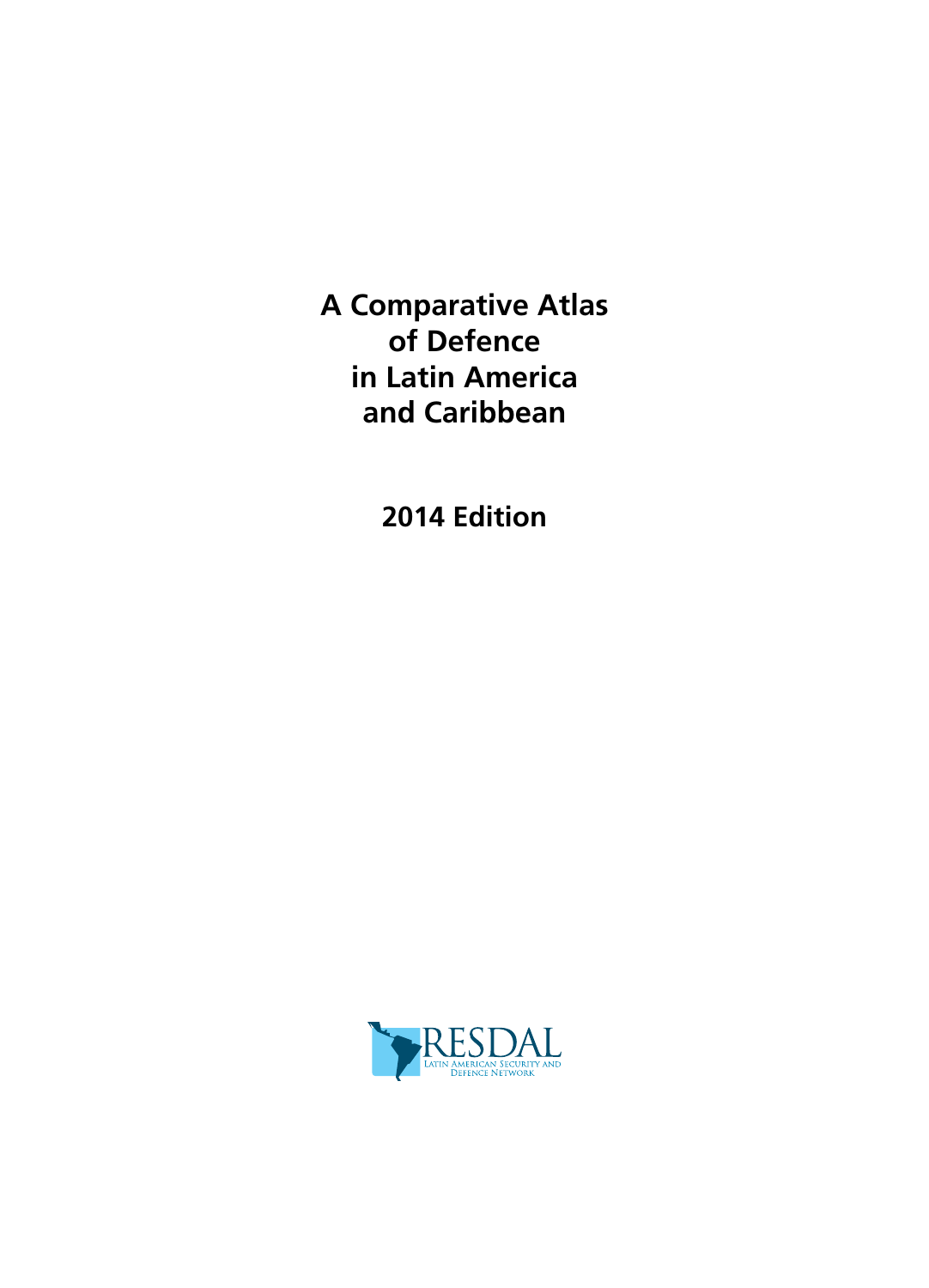Donadio, Marcela

A Comparative Atlas of Defence in Latin America and Caribbean : 2014 Edition . - 1a ed. - Ciudad Autónoma de Buenos Aires : RESDAL, 2014. 272 p. ; 30x21 cm.

ISBN 978-987-28638-9-0

1. Relaciones Internacionales. I. Título CDD 327.1

Cataloguing Date: 20/11/2014

#### *Directors*

Marcela Donadio Paz Tibiletti

*General Coordinator* Samanta Kussrow

*Electronic Edition* María Teresa Vera

*Researchers*

Joao Guilherme Benetti Ramos Lucila Diácono

# *Assistants*

Matthew Budd Cristiano Armando Diniz Guerra Silvestre Erica Tatiane Brandao Mota Cardeal Paula Ocampos

- *Academic Advisor* Juan Rial
- *Special collaboration* Andrea Chiappini Roberto Cajina Rosario Rodríguez

## *Translation*

Matthew Budd

Financial support for translation into English: Defence Engagement Program of the Canadian Department of National Defence.

*Graphic Design* Rubén Longas

### **RESDAL**

Latin American Security and Defence Network http://www.resdal.org/ing/index.html https://www.facebook.com/resdal https://twitter.com/RESDAL\_ http://atlas.resdal.org Executive Secretariat Av Corrientes 1785 – 2º D (1042) Buenos Aires, Argentina Tel: (5411) 4371-3822 secretaria@resdal.org

#### Copyright RESDAL

Deposit made according to copyright law Printed in Argentina

This publication received sponsorship from:



The views expressed in the articles of this publication are exclusive responsibility of the authors, and are not necessarily shared by RESDAL.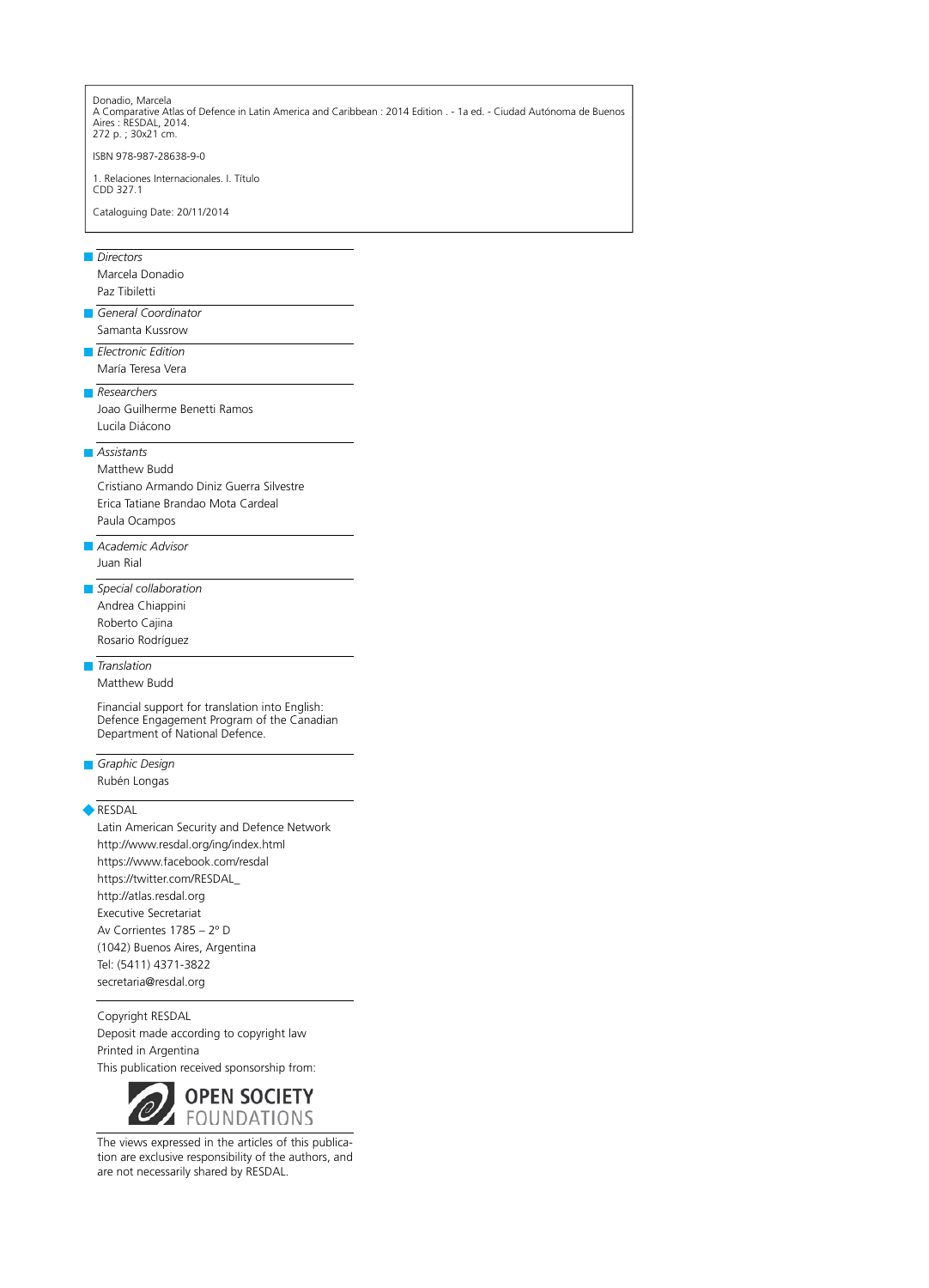| <b>Table of Contents</b>     |  |
|------------------------------|--|
|                              |  |
| <b>LATIN AMERICAN REGION</b> |  |
| Juan Rial                    |  |
| Gabriel Aguilera Peralta     |  |
|                              |  |
|                              |  |
|                              |  |
|                              |  |
|                              |  |
|                              |  |
|                              |  |
| Roberto Cajina               |  |
|                              |  |
| <b>Dion Phillips</b>         |  |
|                              |  |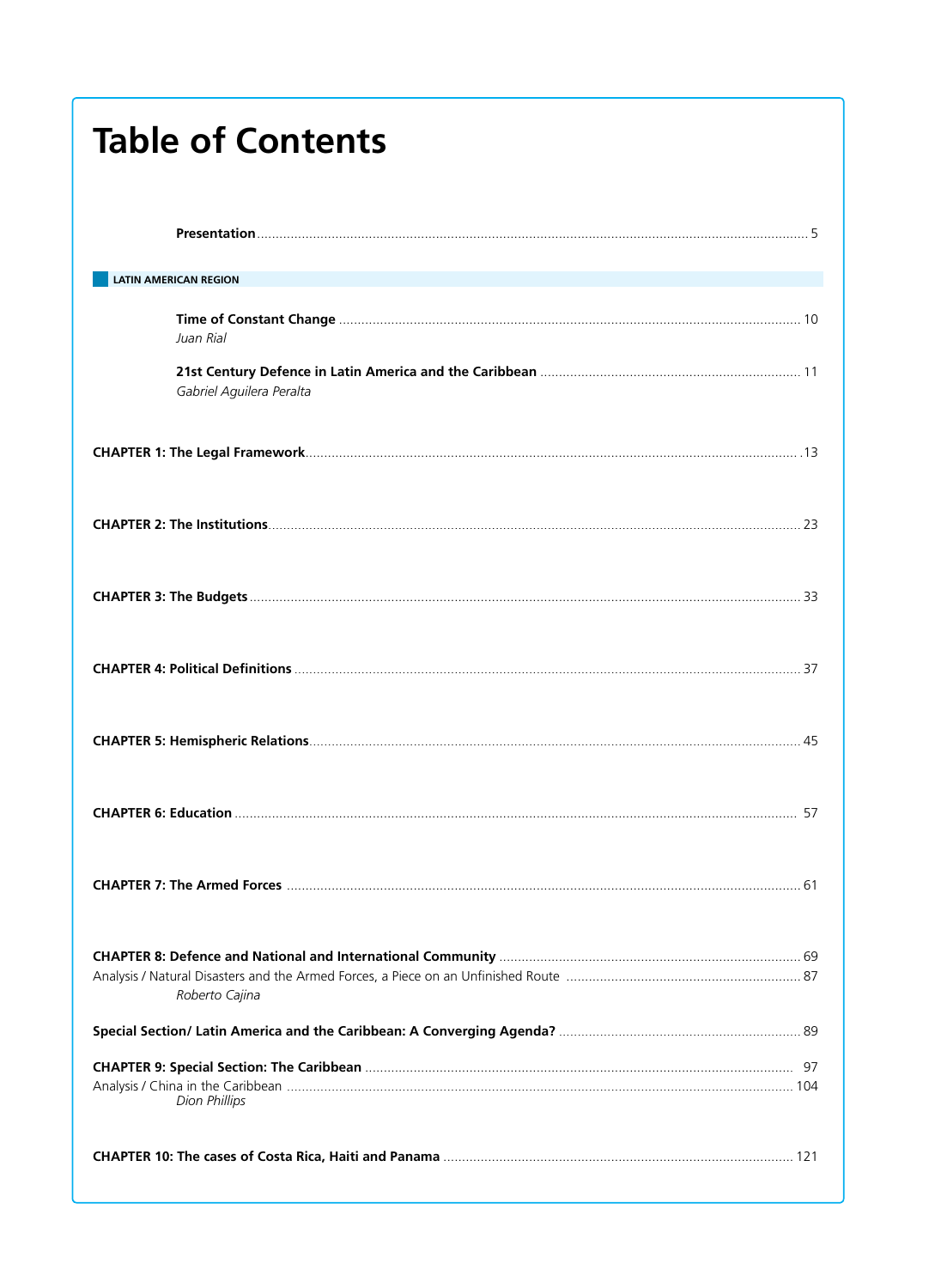# **THE COUNTRIES**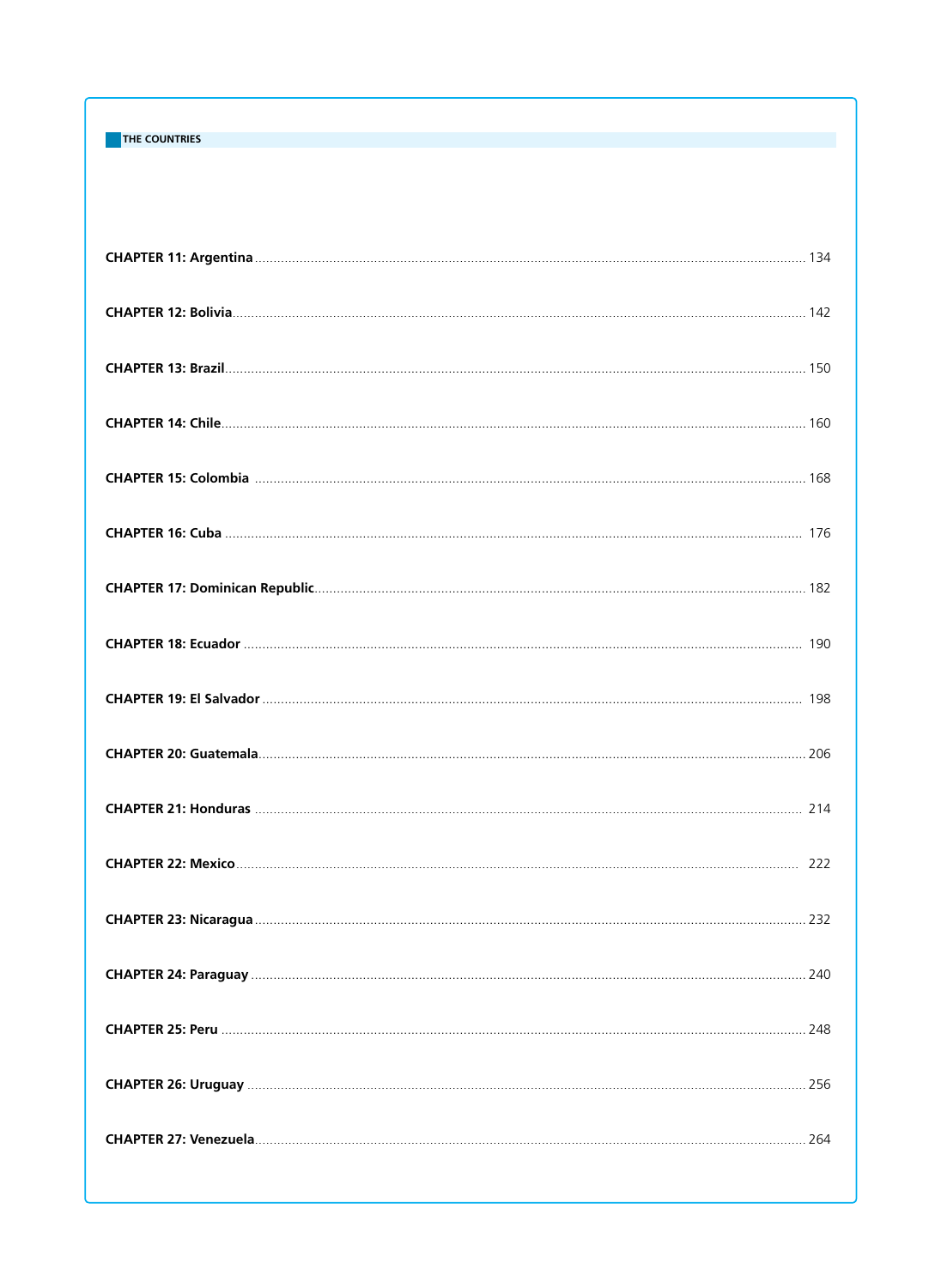# **Presentation**

Ten years after starting this project we present the sixth edition of the Comparative Atlas with two basic additions: the inclusion of Costa Rica, Panama and Haiti to complete the regional stage, and a special chapter on the convergence of agendas in the Caribbean and Latin America.

Throughout its various editions, the Comparative Atlas has responded to the need for a tool to compile and compare basic information on defence issues in the countries of the region: the different legal frameworks, structures of defence systems, political concepts, budget figures, military missions, and the size of the forces, being among the principal areas.

The information and knowledge serve through their value to research and decisionmaking, and for this reason the Atlas reaches different countries, regions and persons who subscribe to a piece of work that assists them in their work and to learn lessons that can be applied in their own locations. It is also why RESDAL has always proposed that the Comparative Atlas must be a dynamic piece of work that is appropriate to the times.

**5**

In 2005, efforts were taken to promote greater transparency. Advances in the following years paved the way for the incorporation of new issues on to the regional agenda, such as gender. The publication positioned itself to the point of being seen almost as a kind of "Regional White Paper". Unique in its kind worldwide, its edition in other languages has allowed it to approach other regions of the world and spark interest in learning about the experiences of the countries found in the publication. Its reach not only includes all the countries in the Americas but also countries in Africa, Asia, Europe and the Middle East.

Today, the overabundance of information provides new challenges in the construction of a publication such as the Comparative Atlas. Advances in communication have provided the ability to access a large amount of data (which is not always consistent), in a context in which institutions need to display them